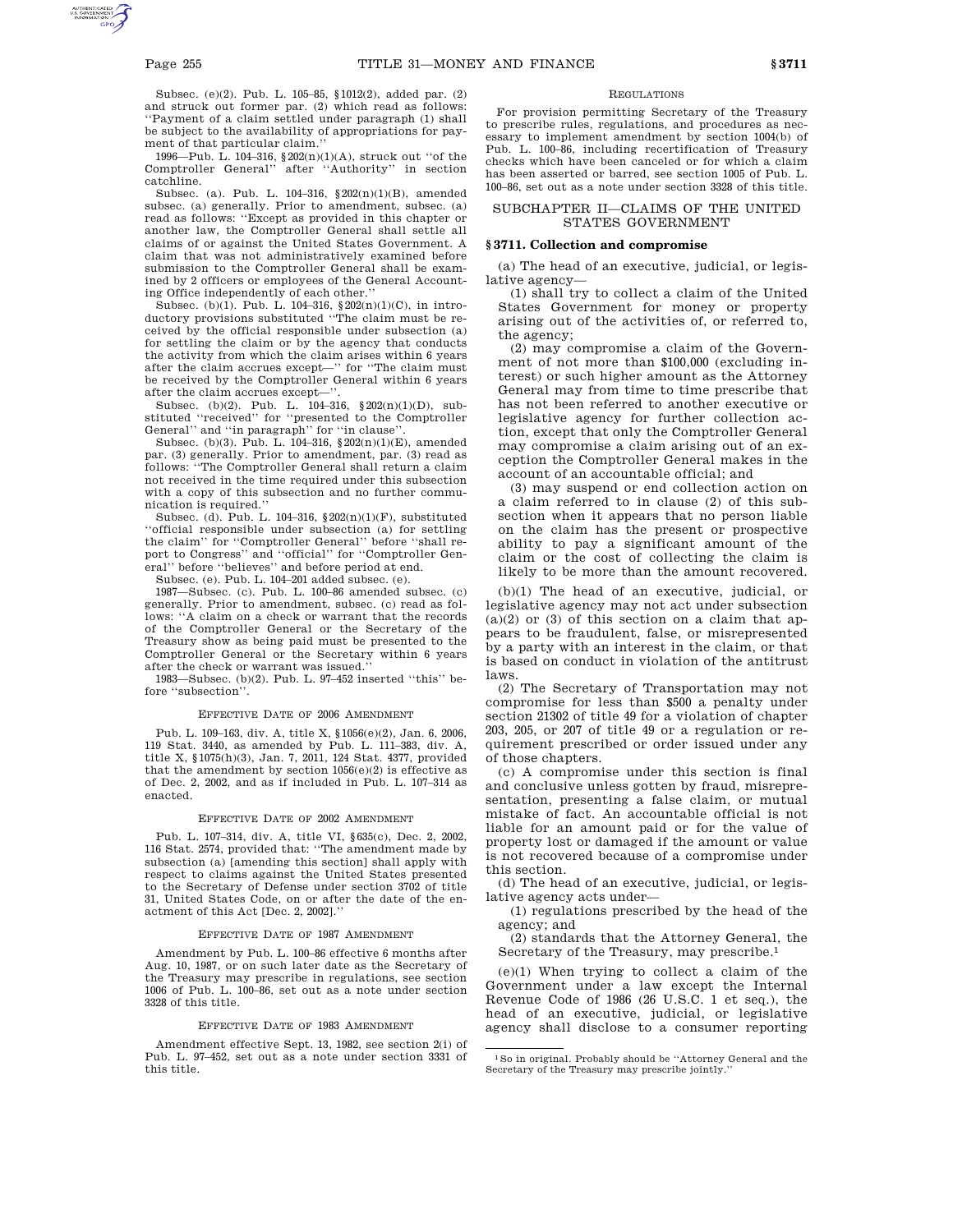agency information from a system of records that a person is responsible for a claim if—

(A) notice required by section  $552a(e)(4)$  of title 5 indicates that information in the system may be disclosed to a consumer reporting agency;

(B) the head of the agency has reviewed the claim and decided that the claim is valid and overdue;

(C) the head of the agency has notified the person in writing—

(i) that payment of the claim is overdue;

(ii) that, within not less than 60 days after sending the notice, the head of the agency intends to disclose to a consumer reporting agency that the person is responsible for the claim;

(iii) of the specific information to be disclosed to the consumer reporting agency; and

(iv) of the rights the person has to a complete explanation of the claim, to dispute information in the records of the agency about the claim, and to administrative repeal or review of the claim;

(D) the person has not—

(i) repaid or agreed to repay the claim under a written repayment plan that the person has signed and the head of the agency has agreed to; or

(ii) filed for review of the claim under paragraph (2) of this subsection;

(E) the head of the agency has established procedures to—

(i) disclose promptly, to each consumer reporting agency to which the original disclosure was made, a substantial change in the condition or amount of the claim;

(ii) verify or correct promptly information about the claim on request of a consumer reporting agency for verification of information disclosed; and

(iii) get satisfactory assurances from each consumer reporting agency that the agency is complying with all laws of the United States related to providing consumer credit information; and

(F) the information disclosed to the consumer reporting agency is limited to—

(i) information necessary to establish the identity of the person, including name, address, and taxpayer identification number;

(ii) the amount, status, and history of the claim; and

(iii) the agency or program under which the claim arose.

(2) Before disclosing information to a consumer reporting agency under paragraph (1) of this subsection and at other times allowed by law, the head of an executive, judicial, or legislative agency shall provide, on request of a person alleged by the agency to be responsible for the claim, for a review of the obligation of the person, including an opportunity for reconsideration of the initial decision on the claim.

(3) Before disclosing information to a consumer reporting agency under paragraph (1) of this subsection, the head of an executive, judicial, or legislative agency shall take reasonable

action to locate a person for whom the head of the agency does not have a current address to send the notice under paragraph  $(1)(C)$ .

(4) The head of each executive agency shall require, as a condition for insuring or guaranteeing any loan, financing, or other extension of credit under any law to a person, that the lender provide information relating to the extension of credit to consumer reporting agencies or commercial reporting agencies, as appropriate.

(5) The head of each executive agency may provide to a consumer reporting agency or commercial reporting agency information from a system of records that a person is responsible for a claim which is current, if notice required by section  $552a(e)(4)$  of title 5 indicates that information in the system may be disclosed to a consumer reporting agency or commercial reporting agency, respectively.

(f)(1) The Secretary of Defense may suspend or terminate an action by the Secretary or by the Secretary of a military department under subsection (a) to collect a claim against the estate of a person who died while serving on active duty as a member of the Army, Navy, Air Force, Marine Corps, or Coast Guard during a period when the Coast Guard is operating as a service in the Navy if the Secretary determines that, under the circumstances applicable with respect to the deceased person, it is appropriate to do so.

(2) The Secretary of Homeland Security may suspend or terminate an action by the Secretary under subsection (a) to collect a claim against the estate of a person who died while serving on active duty as a member of the Coast Guard if the Secretary determines that, under the circumstances applicable with respect to the deceased person, it is appropriate to do so.

(3) The Secretary of Veterans Affairs may suspend or terminate an action by the Secretary under subsection (a) to collect a claim against the estate of a person who died while serving on active duty as a member of the Army, Navy, Air Force, Marine Corps, or Coast Guard during a period when the Coast Guard is operating as a service in the Navy if the Secretary determines that, under the circumstances applicable with respect to the deceased person, it is appropriate to do so.

(4) In this subsection, the term ''active duty'' has the meaning given that term in section 101 of title 10.

 $(g)(1)$  If a nontax debt or claim owed to the United States has been delinquent for a period of 180 days—

(A) the head of the executive, judicial, or legislative agency that administers the program that gave rise to the debt or claim shall transfer the debt or claim to the Secretary of the Treasury; and

(B) upon such transfer the Secretary of the Treasury shall take appropriate action to collect or terminate collection actions on the debt or claim.

(2) Paragraph (1) shall not apply—

(A) to any debt or claim that—

(i) is in litigation or foreclosure;

(ii) will be disposed of under an asset sales program within 1 year after becoming eligible for sale, or later than 1 year if consistent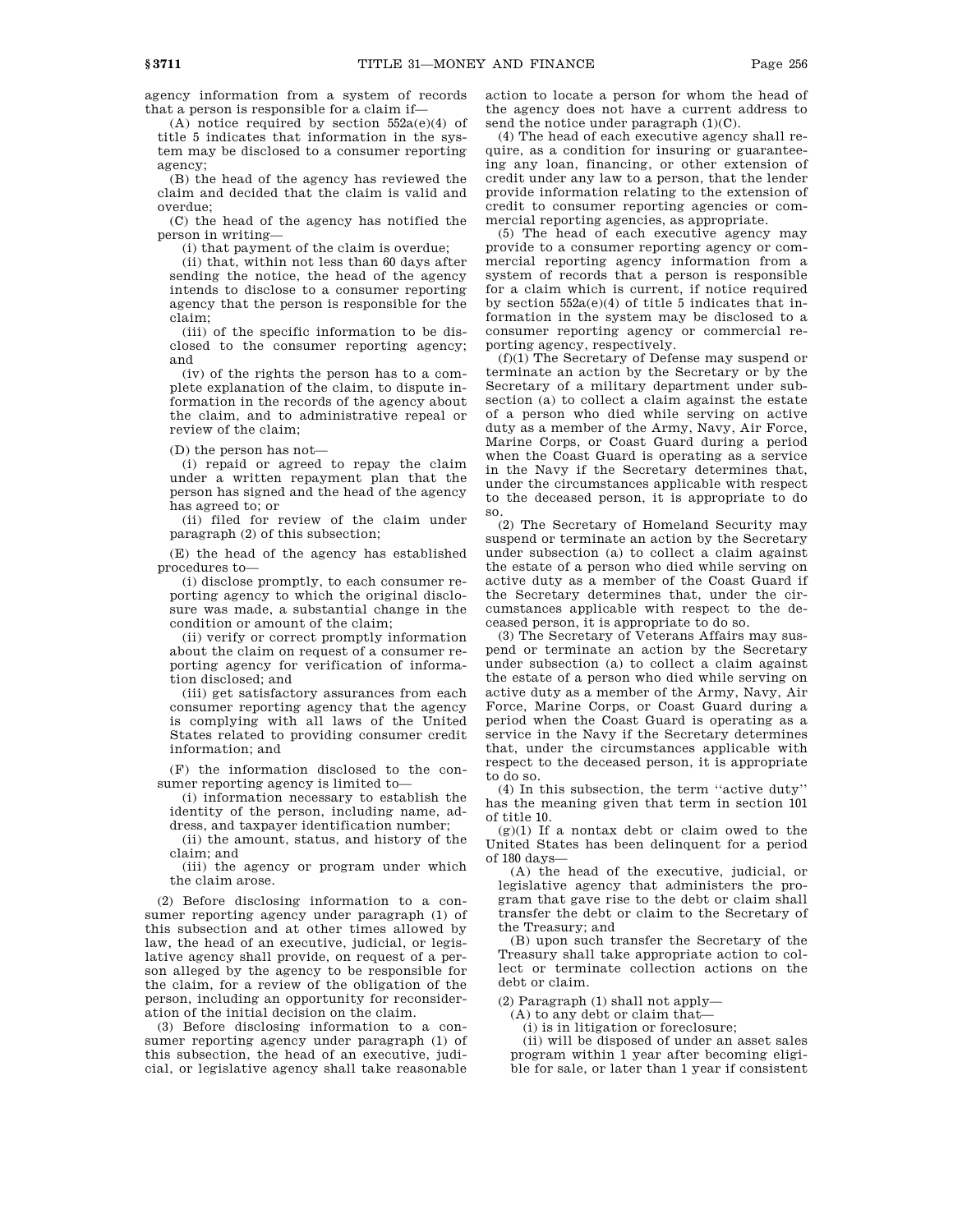with an asset sales program and a schedule established by the agency and approved by the Director of the Office of Management and Budget;

(iii) has been referred to a private collection contractor for collection for a period of time determined by the Secretary of the Treasury;

(iv) has been referred by, or with the consent of, the Secretary of the Treasury to a debt collection center for a period of time determined by the Secretary of the Treasury; or

(v) will be collected under internal offset, if such offset is sufficient to collect the claim within 3 years after the date the debt or claim is first delinquent; and

(B) to any other specific class of debt or claim, as determined by the Secretary of the Treasury at the request of the head of an executive, judicial, or legislative agency or otherwise.

(3) For purposes of this section, the Secretary of the Treasury may designate, and withdraw such designation of debt collection centers operated by other Federal agencies. The Secretary of the Treasury shall designate such centers on the basis of their performance in collecting delinquent claims owed to the Government.

(4) At the discretion of the Secretary of the Treasury, referral of a nontax claim may be made to—

(A) any executive department or agency operating a debt collection center for servicing, collection, compromise, or suspension or termination of collection action;

(B) a private collection contractor operating under a contract for servicing or collection action; or

(C) the Department of Justice for litigation.

(5) Nontax claims referred or transferred under this section shall be serviced, collected, or compromised, or collection action thereon suspended or terminated, in accordance with otherwise applicable statutory requirements and authorities. Executive departments and agencies operating debt collection centers may enter into agreements with the Secretary of the Treasury to carry out the purposes of this subsection. The Secretary of the Treasury shall—

(A) maintain competition in carrying out this subsection;

(B) maximize collections of delinquent debts by placing delinquent debts quickly;

(C) maintain a schedule of private collection contractors and debt collection centers eligible for referral of claims; and

(D) refer delinquent debts to the person most appropriate to collect the type or amount of claim involved.

(6) Any agency operating a debt collection center to which nontax claims are referred or transferred under this subsection may charge a fee sufficient to cover the full cost of implementing this subsection. The agency transferring or referring the nontax claim shall be charged the fee, and the agency charging the fee shall collect such fee by retaining the amount of the fee from amounts collected pursuant to this subsection. Agencies may agree to pay through a different method, or to fund an activity from another account or from revenue received from the procedure described under section 3720C of this title. Amounts charged under this subsection concerning delinquent claims may be considered as costs pursuant to section 3717(e) of this title.

(7) Notwithstanding any other law concerning the depositing and collection of Federal payments, including section 3302(b) of this title, agencies collecting fees may retain the fees from amounts collected. Any fee charged pursuant to this subsection shall be deposited into an account to be determined by the executive department or agency operating the debt collection center charging the fee (in this subsection referred to in this section<sup>2</sup> as the "Account"). Amounts deposited in the Account shall be available until expended to cover costs associated with the implementation and operation of Governmentwide debt collection activities. Costs properly chargeable to the Account include—

(A) the costs of computer hardware and software, word processing and telecommunications equipment, and other equipment, supplies, and furniture;

(B) personnel training and travel costs;

(C) other personnel and administrative costs;

(D) the costs of any contract for identification, billing, or collection services; and

(E) reasonable costs incurred by the Secretary of the Treasury, including services and utilities provided by the Secretary, and administration of the Account.

(8) Not later than January 1 of each year, there shall be deposited into the Treasury as miscellaneous receipts an amount equal to the amount of unobligated balances remaining in the Account at the close of business on September 30 of the preceding year, minus any part of such balance that the executive department or agency operating the debt collection center determines is necessary to cover or defray the costs under this subsection for the fiscal year in which the deposit is made.

(9) Before discharging any delinquent debt owed to any executive, judicial, or legislative agency, the head of such agency shall take all appropriate steps to collect such debt, including (as applicable)—

(A) administrative offset,

(B) tax refund offset,

(C) Federal salary offset,

(D) referral to private collection contractors,

(E) referral to agencies operating a debt collection center,

(F) reporting delinquencies to credit reporting bureaus,

(G) garnishing the wages of delinquent debtors, and

(H) litigation or foreclosure.

(10) To carry out the purposes of this subsection, the Secretary of the Treasury may prescribe such rules, regulations, and procedures as

<sup>2</sup>So in original.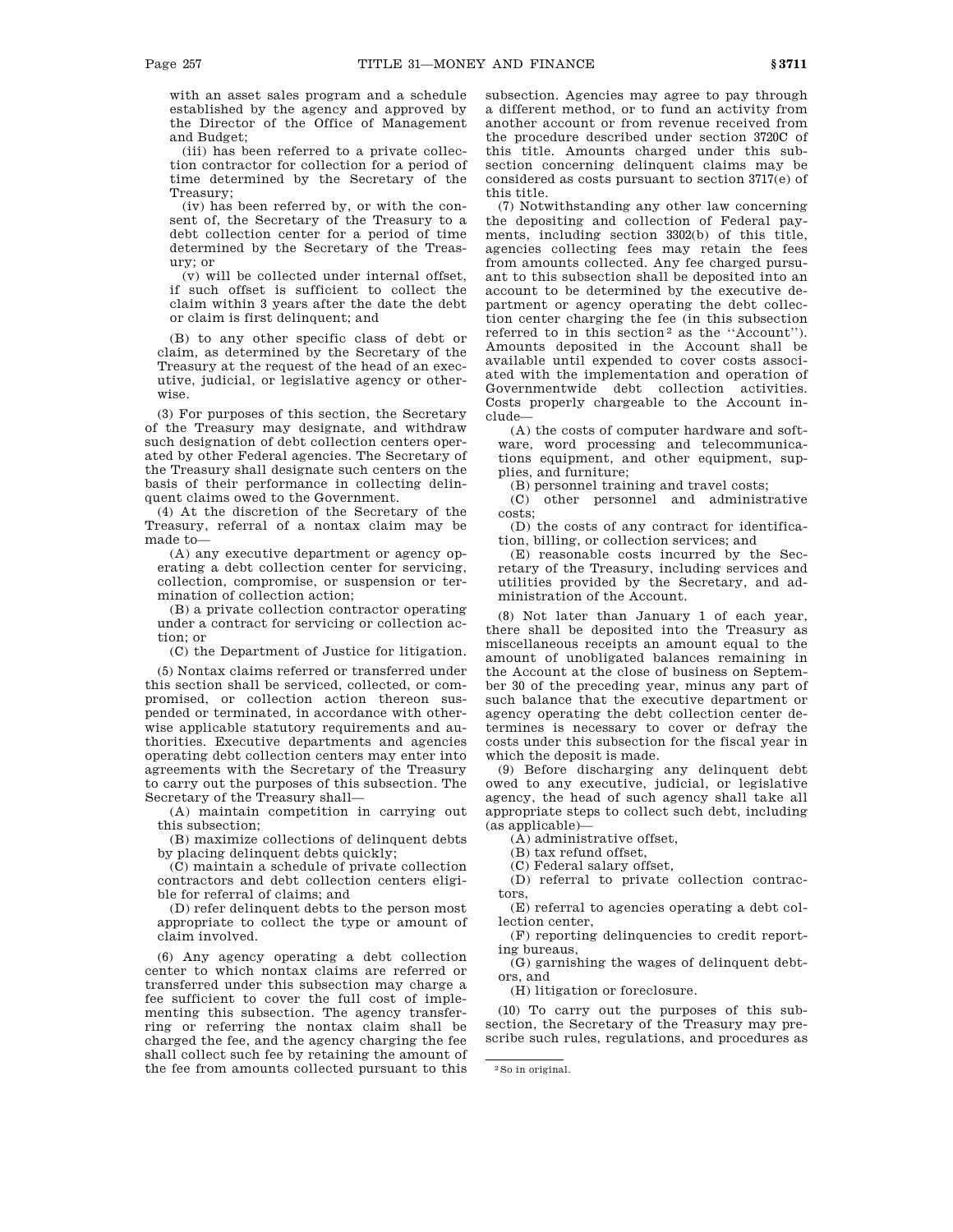the Secretary considers necessary and transfer such funds from funds appropriated to the Department of the Treasury as may be necessary to meet existing liabilities and obligations incurred prior to the receipt of revenues that result from debt collections.

(h)(1) The head of an executive, judicial, or legislative agency acting under subsection (a)(1), (2), or (3) of this section to collect a claim, compromise a claim, or terminate collection action on a claim may obtain a consumer report (as that term is defined in section 603 of the Fair Credit Reporting Act (15 U.S.C. 1681a)) or comparable credit information on any person who is liable for the claim.

(2) The obtaining of a consumer report under this subsection is deemed to be a circumstance or purpose authorized or listed under section 604 of the Fair Credit Reporting Act (15 U.S.C. 1681b).

 $(i)(i)$  The head of an executive, judicial, or legislative agency may sell, subject to section 504(b) of the Federal Credit Reform Act of 1990 and using competitive procedures, any nontax debt owed to the United States that is delinquent for more than 90 days. Appropriate fees charged by a contractor to assist in the conduct of a sale under this subsection may be payable from the proceeds of the sale.

(2) After terminating collection action, the head of an executive, judicial, or legislative agency shall sell, using competitive procedures, any nontax debt or class of nontax debts owed to the United States, if the Secretary of the Treasury determines the sale is in the best interests of the United States.

(3) Sales of nontax debt under this subsection—

(A) shall be for—

(i) cash, or

(ii) cash and a residuary equity or profit participation, if the head of the agency reasonably determines that the proceeds will be greater than sale solely for cash,

(B) shall be without recourse, but may include the use of guarantees if otherwise authorized, and

(C) shall transfer to the purchaser all rights of the Government to demand payment of the nontax debt, other than with respect to a residuary equity or profit participation under subparagraph (A)(ii).

(4)(A) Within one year after the date of enactment of the Debt Collection Improvement Act of 1996, each executive agency with current and delinquent collateralized nontax debts shall report to the Congress on the valuation of its existing portfolio of loans, notes and guarantees, and other collateralized debts based on standards developed by the Director of the Office of Management and Budget, in consultation with the Secretary of the Treasury.

(B) The Director of the Office of Management and Budget shall determine what information is required to be reported to comply with subparagraph (A). At a minimum, for each financing account and for each liquidating account (as those terms are defined in sections 502(7) and 502(8), respectively, of the Federal Credit Reform Act of 1990) the following information shall be reported:

(i) The cumulative balance of current debts outstanding, the estimated net present value of such debts, the annual administrative expenses of those debts (including the portion of salaries and expenses that are directly related thereto), and the estimated net proceeds that would be received by the Government if such debts were sold.

(ii) The cumulative balance of delinquent debts, debts outstanding, the estimated net present value of such debts, the annual administrative expenses of those debts (including the portion of salaries and expenses that are directly related thereto), and the estimated net proceeds that would be received by the Government if such debts were sold.

(iii) The cumulative balance of guaranteed loans outstanding, the estimated net present value of such guarantees, the annual administrative expenses of such guarantees (including the portion of salaries and expenses that are directly related to such guaranteed loans), and the estimated net proceeds that would be received by the Government if such loan guarantees were sold.

(iv) The cumulative balance of defaulted loans that were previously guaranteed and have resulted in loans receivables, the estimated net present value of such loan assets, the annual administrative expenses of such loan assets (including the portion of salaries and expenses that are directly related to such loan assets), and the estimated net proceeds that would be received by the Government if such loan assets were sold.

(v) The marketability of all debts.

(5) This subsection is not intended to limit existing statutory authority of agencies to sell loans, debts, or other assets.

(Pub. L. 97–258, Sept. 13, 1982, 96 Stat. 971; Pub. L. 97–452, §1(15), Jan. 12, 1983, 96 Stat. 2470; Pub. L. 98–216, §1(5), Feb. 14, 1984, 98 Stat. 4; Pub. L. 99–514, §2, Oct. 22, 1986, 100 Stat. 2095; Pub. L. 101–552, §8(b), Nov. 15, 1990, 104 Stat. 2746; Pub. L. 102–365, §4(a)(4), Sept. 3, 1992, 106 Stat. 973; Pub. L. 103–272, §5(i)(1), July 5, 1994, 108 Stat. 1375; Pub. L. 104–106, div. A, title X, §1089, Feb. 10, 1996, 110 Stat. 459; Pub. L. 104–134, title III,  $\$31001(c)(1), (g)(1)(C), (k), (m)(1), (p), Apr. 26,$ 1996, 110 Stat. 1321–359, 1321–363, 1321–365, 1321–366, 1321–371; Pub. L. 104–201, div. A, title X, §1010, Sept. 23, 1996, 110 Stat. 2635; Pub. L. 104–316, title I, §115(g)(1), Oct. 19, 1996, 110 Stat. 3834; Pub. L. 109–241, title IX, §902(b)(4), July 11, 2006, 120 Stat. 566; Pub. L. 110–389, title VIII, §801(a), Oct. 10, 2008, 122 Stat. 4185.)

HISTORICAL AND REVISION NOTES 1982 ACT

| Revised<br><b>Section</b> | Source (U.S. Code)                                                                                                             | Source (Statutes at Large)                         |
|---------------------------|--------------------------------------------------------------------------------------------------------------------------------|----------------------------------------------------|
| $3711(a)$                 | 31:952(a)(less words)<br>between 1st and<br>2d commas).<br>(b)(1st sentence<br>less words be-<br>tween 6th and 7th<br>commas). | July 19, 1966, Pub. L. 89-508,<br>§3.80 Stat. 309. |
| $3711(b)$                 | $31:952(b)(2d$ sen-<br>tence, last sen-<br>tence words after<br>semicolon).                                                    |                                                    |
| 3711(c)(1)                | $31:952(b)(last sen-$<br>tence words be-<br>fore semicolon).                                                                   |                                                    |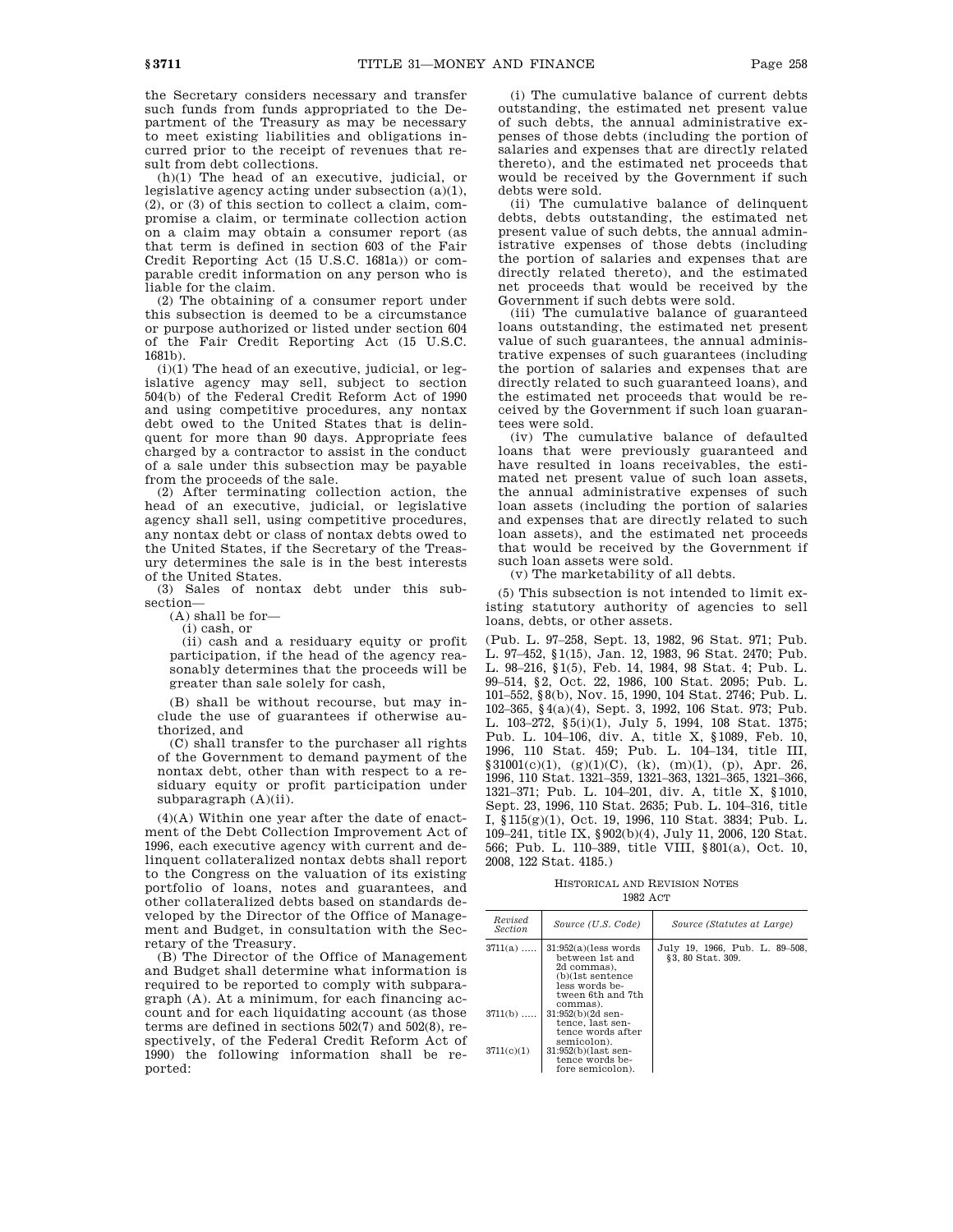| Source (U.S. Code)                                                                                                       | Source (Statutes at Large)                            |
|--------------------------------------------------------------------------------------------------------------------------|-------------------------------------------------------|
| $31:952(note)$ .<br>$31:952(c)$ .<br>$31:952(a)$ (words be-<br>tween 1st and 2d<br>commas), $(b)(1st)$<br>sentence words | July 8, 1976, Pub. L. 94-348,<br>§3(e), 90 Stat. 818. |
|                                                                                                                          | between 6th and<br>7th commas).                       |

In the section, the words ''executive or legislative agency'' are substituted for ''agency'' because of the restatement. The words ''or his designee'' are omitted as unnecessary.

In subsection (a), the word ''Government'' is added for consistency. In clause (2), the words ''including the General Accounting Office'' are omitted as surplus. In clause (3), the word ''financial'' is omitted as surplus.

In subsections (b) and (d), the word ''official'' is substituted for ''officer'' for consistency.

In subsection (b), the words ''Comptroller General'' are substituted for ''General Accounting Office'' for consistency. The words ''has the same authority that the head of the agency has'' are substituted for ''have the foregoing authority'' for clarity. The words ''by another agency'' are omitted as surplus. The words ''only .. may compromise" are substituted for "nor shall the head of an agency, other than . . . have authority to compromise'' to eliminate unnecessary words.

In subsection  $(c)(1)$ , the words "that appears to be fraudulent, false, or misrepresented by'' are substituted for ''as to which there is an indication of fraud, the presentation of a false claim, or misrepresentation on the part of'' to eliminate unnecessary words. The words ''the debtor or . . . other'' and ''in whole or in part'' are omitted as surplus.

In subsection (c)(2), the words ''Notwithstanding any provision of the Federal Claims Collection Act of 1966'' are omitted as unnecessary. The words ''arising'' and ''an amount'' are omitted as surplus.

In subsection (d), the words ''effected . . . authority conferred by'', ''on the debtor and on all officials, agencies, and courts of the United States'', ''destroyed'', and ''with a person primarily responsible'' are omitted as surplus.

In subsection (e), the words ''in conformity with'' are omitted as surplus.

1983 ACT

| Revised<br><b>Section</b> | Source (U.S. Code)                               | Source (Statutes at Large)                                                                                                     |
|---------------------------|--------------------------------------------------|--------------------------------------------------------------------------------------------------------------------------------|
| 3711(f)(1)                | 31 App.: $952(d)(1)$ .                           | July 19, 1966, Pub. L. 89-508, 80<br>Stat. 308, $\S3(d)(1)–(3)$ ; added<br>Oct. 25, 1982, Pub. L. 97-365,<br>§3.96 Stat. 1749. |
| 3711(f)(2)<br>3711(f)(3)  | 31 App.: $952(d)(2)$ .<br>31 App.:952 $(d)(3)$ . |                                                                                                                                |

In subsection (f)(1), before clause (A), the word ''Government'' is substituted for ''United States'' for consistency in the revised title and with other titles of the United States Code. The words ''subsection (a) of this section, or under any other'' are omitted as surplus. The word ''law'' is substituted for ''statutory authority'' to eliminate unnecessary words. In clause (A), the words ''for the system of records'' are omitted as surplus. In clause (C)(iii), the word ''intended'' is omitted as surplus. In clause (E)(ii), the words ''as appropriate'' and ''any or all'' are omitted as surplus. In clause (E)(iii), the words ''all laws of the United States'' are coextensive with and substituted for ''the Fair Credit Reporting Act (15 U.S.C. 1681 et seq.) and any other Federal law''.

# 1984 ACT

This is necessary to reflect the transfer of the nonpositive law provisions of title 49 to title 49 appendix.

### REFERENCES IN TEXT

Sections 502(7), 502(8), and 504(b) of the Federal Credit Reform Act of 1990, referred to in subsec.  $(i)(1)$ ,  $(4)(B)$ , are classified to sections 661a(7), 661a(8), and 661c(b), respectively, of Title 2, The Congress.

The date of enactment of the Debt Collection Improvement Act of 1996, referred to in subsec. (i)(4)(A), is the date of enactment of section 31001 of Pub. L. 104–134, which was approved Apr. 26, 1996.

#### AMENDMENTS

2008—Subsec. (f)(3), (4). Pub. L. 110–389 added par. (3) and redesignated former par. (3) as (4).

2006—Subsec. (f)(2). Pub. L. 109–241 substituted ''Secretary of Homeland Security'' for ''Secretary of Transportation''.

1996—Subsec. (a). Pub. L. 104–134, §31001(c)(1), which directed that this section be amended by substituting ''the head of an executive, judicial, or legislative agency'' for ''the head of an executive or legislative agency'' wherever appearing, was executed in introductory provisions by substituting ''The head of an executive, judicial, or legislative agency'' for ''The head of an executive or legislative agency'', to reflect the probable intent of Congress.

Subsec. (a)(2). Pub. L. 104–316, §115(g)(1)(A), inserted '', except that only the Comptroller General may compromise a claim arising out of an exception the Comptroller General makes in the account of an accountable official'' before ''; and'' at end.

Subsec. (b). Pub. L. 104–316, §115(g)(1)(B), (C), redesignated subsec. (c) as (b) and struck out former subsec. (b) which read as follows: ''The Comptroller General has the same authority that the head of the agency has under subsection (a) of this section when the claim is referred to the Comptroller General for further collection action. Only the Comptroller General may compromise a claim arising out of an exception the Comptroller General makes in the account of an accountable official.''

Subsec. (c). Pub. L. 104–316, §115(g)(1)(C), redesignated

subsec. (d) as (c). Former subsec. (c) redesignated (b). Subsec. (c)(1). Pub. L. 104–134, §31001(c)(1), which directed that this section be amended by substituting ''the head of an executive, judicial, or legislative agency'' for ''the head of an executive or legislative agency'' wherever appearing, was executed by substituting ''The head of an executive, judicial, or legislative agency'' for ''The head of an executive or legislative agency'', to reflect the probable intent of Congress.

Subsec. (d). Pub. L. 104–316,  $115(g)(1)(C)$ , (D), redesignated subsec. (e) as (d) and in par. (2) struck out ''and the Comptroller General'' before ''may prescribe'' and ''jointly'' after ''prescribe''. Former subsec. (d) redesignated (c).

Subsec. (e). Pub. L. 104–316, §115(g)(1)(C), redesignated subsec. (f) as (e). Former subsec. (e) redesignated (d).

Pub. L. 104–134, §31001(c)(1), which directed that this section be amended by substituting ''the head of an executive, judicial, or legislative agency'' for ''the head of an executive or legislative agency'' wherever appearing, was executed in introductory provisions by substituting ''The head of an executive, judicial, or legislative agency'' for ''The head of an executive or legislative agency'', to reflect the probable intent of Congress.

Subsec. (e)(2). Pub. L. 104–134, §31001(g)(1)(C), inserted '', the Secretary of the Treasury,'' after ''Attorney General''.

Subsec. (f). Pub. L. 104–316, §115(g)(1)(C), redesignated the subsec. (g), relating to authority to suspend or terminate collection actions against deceased members, as (f). Former subsec. (f) redesignated (e).

Subsec. (f)(1). Pub. L. 104–134, §31001(c)(1), (k)(1), (2), in introductory provisions substituted ''the head of an executive, judicial, or legislative agency shall'' for ''the head of an executive or legislative agency may'' and ''a person'' for ''an individual''.

Subsec.  $(f)(1)(C)$ ,  $(D)$ ,  $(F)$ . Pub. L. 104–134, §31001 $(k)(3)$ , substituted ''the person'' for ''the individual'' wherever appearing.